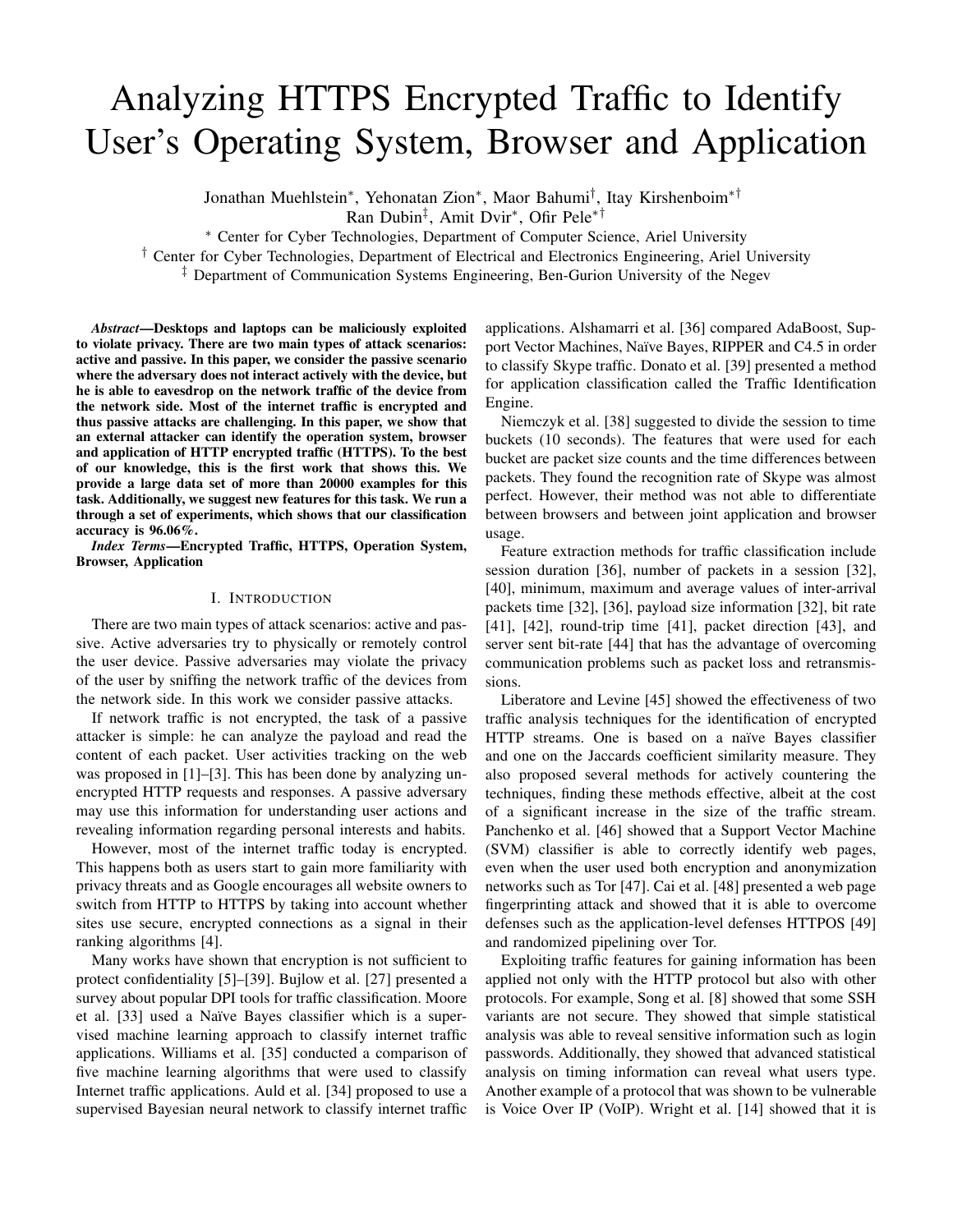

(a) Dataset labels (tuple) statistics





possible to identify spoken phrases by using encrypted VoIP packet length, when variable bit rate (VBR) encoding is used. They used a Hidden Markov model that achieved more than 90% recall and precision. Conti et al. [5] presented various action classifications for a range of applications for mobile devices that achieve high accuracy.

This paper's main contributions are:

- This is the first work that shows how to identify the user's operation system, browser and application from his HTTPS traffic. Inspired by other works presented above, we exploit traffic patterns. Additionally, we present new features that exploit browsers' bursty behavior and SSL behavior. Using the baseline features, the accuracy is 93.51% , while using a combination of baseline and new features achieves accuracy of 96.06%.
- We provide a comprehensive dataset that contains more than 20000 labeled sessions. The operation systems in the dataset are: Windows, Linux-Ubuntu and OSX. The browsers are: Chrome, Internet Explorer, Firefox and

Safari. The applications are: YouTube, Facebook and Twitter. The dataset is available for download at [50].

### II. IDENTIFICATION OF USER'S OPERATING SYSTEM, BROWSER AND APPLICATION

The goal of this paper is to identify user operation system, browser and application. To achieve this goal, we use supervised machine learning techniques. Supervised machine learning techniques learn a function that given a sample returns a label. The learning is carried out using a dataset of labeled samples. In our case, we chose to use sessions as samples where a session is the tuple  $\leq$ Protocol, IP source, IP destination, Port source, Port destination> and the label is the tuple <OS, Browser, Application>. Thus, our task is inherently a multiclass learning with 30 classes (see Figure 1a for the labels and their statistics in the dataset).

The rest of this section is organized as follows: In section II-A we describe how we collected the dataset and the dataset characteristics. In section II-B we describe and discuss our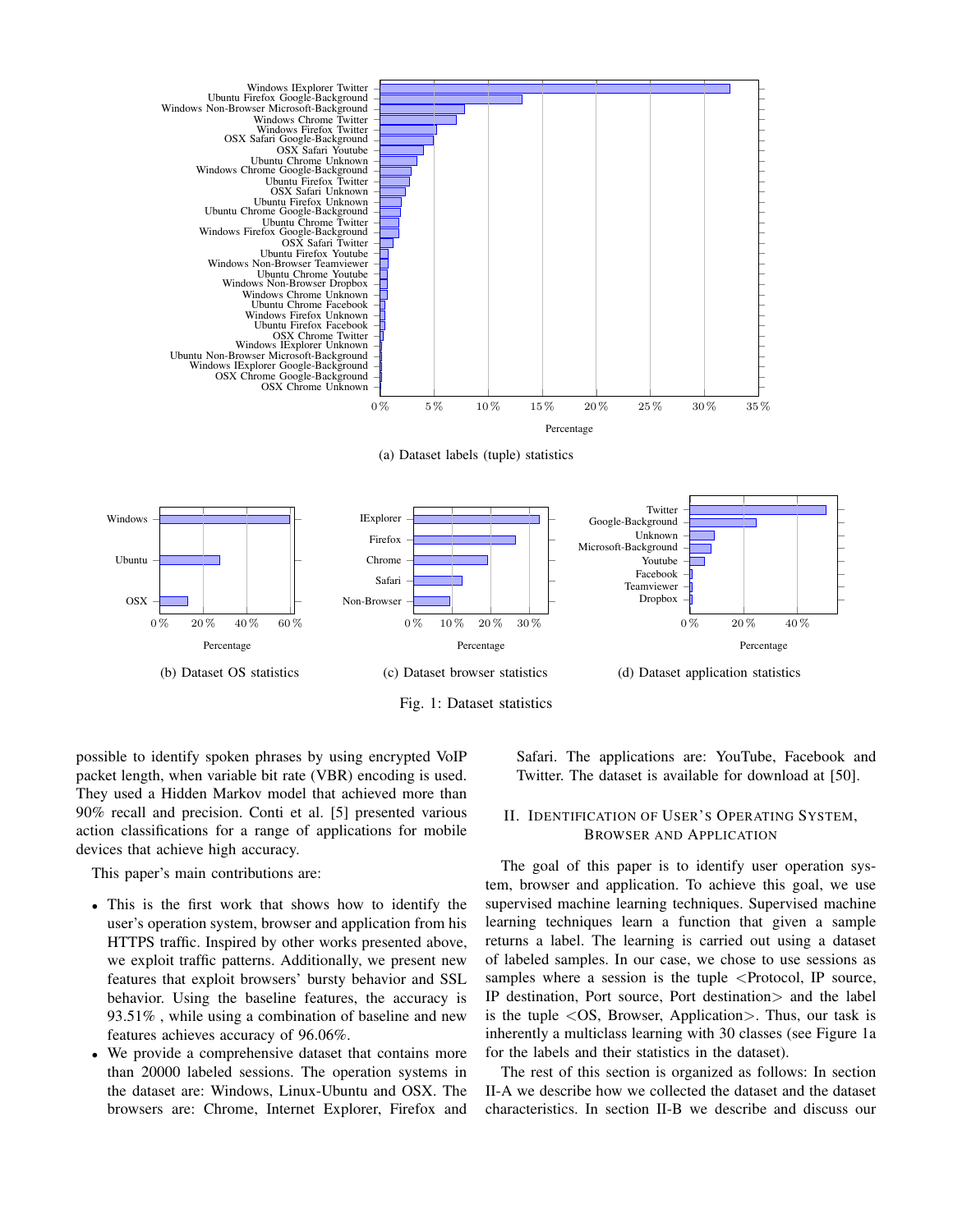feature extraction scheme. Finally, in section II-C we describe the machine learning methodology we used.

# *A. Dataset*

We used the Selenium web automation tool [51] to develop crawlers for gathering the dataset. We gathered all the traffic that passed through port 443 (TLS/SSL). Finally, we split the traffic into sessions using SplitCap [52].

For YouTube and Facebook traffic, we used the crawler on a standard internet connection over various operation systems and various browsers and combinations thereof. For Facebook, the same account was used both for sending and receiving posts. For Twitter, we had one sending account and several receiving accounts (followers) where they ranged over various operation systems and various browsers and combinations thereof. Teamviewer's traffic was generated by us actively without a crawler. In addition to our active traffic, we also observed background traffic that operation systems, browsers and applications created (Google-Background, Microsoft-Background). Dropbox traffic was composed both of active (no crawler) and background traffic.

Any traffic that we could not recognize was labeled as unknown. The browser label part of the tuple of stand alone applications which do not work under a browser (*e.g.* Dropbox, Teamviewer) were labeled as Non-Browser.

The dataset was collected over the period of more than two months in our research lab over diverse connections (wired and WiFi) and networks conditions (over workdays and weekends 24/7).

Our dataset contains more than 20000 sessions. The tuple labels statistics can be seen in Figure 1a. Operation system, browser, application statistics can be seen in Figures 1b,1c,1d correspondingly.

# *B. Feature Extraction*

This section describes how we extract features from a session and the feature characteristics. Encrypted traffic generally relies on SSL/TLS for secure communication. These protocols are built on top of the TCP/IP suite. The TCP layer receives encrypted data from the above layer and divides data into chunks if the packets exceed the Maximum Segment Size (MSS). Then, for each chunk it adds a TCP header creating a TCP segment. Each TCP segment is encapsulated into an Internet Protocol (IP) datagram. As TCP packets do not include a session identifier, we identify a session using the tuple <Protocol, IP source, IP destination, Port source, Port destination>.

A session contains two flows: forward and backward. A flow is defined as time ordered sequence of TCP packets during a single TCP session. The forward flow is defined as a time series bytes transported by incoming packets only, while the backward flow is defined as a time series bytes transported by outgoing packets only. We use the forward, backward and their combination as a representation of a connection. Additionally we also use time series features such as inter arrival time differentials between different packets on the same flow.

| # Forward packets                           |
|---------------------------------------------|
| # Forward total Bytes                       |
| Min forward inter arrival time difference   |
| Max forward inter arrival time difference   |
| Mean forward inter arrival time difference  |
| STD forward inter arrival time difference   |
| Mean forward packets                        |
| STD forward packets                         |
| # Backward packets                          |
| # Backward total Bytes                      |
| Min backward inter arrival time difference  |
| Max backward inter arrival time difference  |
| Mean backward inter arrival time difference |
| STD backward inter arrival time difference  |
| Mean backward packets                       |
| STD backward packets                        |
| Mean forward TTL value                      |
| Minimum forward packet                      |
| Minimum backward packet                     |
| Maximum forward packet                      |
| Maximum backward packet                     |
| # Total packets                             |
| Minimum packet size                         |
| Maximum packet size                         |
| Mean packet size                            |
| Packet size variance                        |

(a) base features

| TCP initial window size                       |
|-----------------------------------------------|
| TCP window scaling factor                     |
| # SSL compression methods                     |
| # SSL extension count                         |
| # SSL chiper methods                          |
| SSL session ID len                            |
| Forward peak MAX throughput                   |
| Mean throughput of backward peaks             |
| Max throughput of backward peaks              |
| Backward min peak throughput                  |
| Backward STD peak throughput                  |
| Forward number of bursts                      |
| Backward number of bursts                     |
| Forward min peak throughput                   |
| Mean throughput of forward peaks              |
| Forward STD peak throughput                   |
| Mean backward peak inter arrival time diff    |
| Minimum backward peak inter arrival time diff |
| Maximum backward peak inter arrival time diff |
| STD backward peak inter arrival time diff     |
| Mean forward peak inter arrival time diff     |
| Minimum forward peak inter arrival time diff  |
| Maximum forward peak inter arrival time diff  |
| STD forward peak inter arrival time diff      |
| # Keep alive packets                          |
| TCP Maxiumu Segment Size                      |
| Forward SSL Version                           |

(b) new features

TABLE I: The two sets of features used in this paper. The base features are features that are used in many traffic classification methods. The new features are proposed in this paper.

The feature extraction takes as an input the session network traffic and extracts features from it. In this paper, we consider two sets of features and their combination. First, a typical feature set, used in many traffic classification methods [33]– [38], [53], which we call "base features" is presented in Table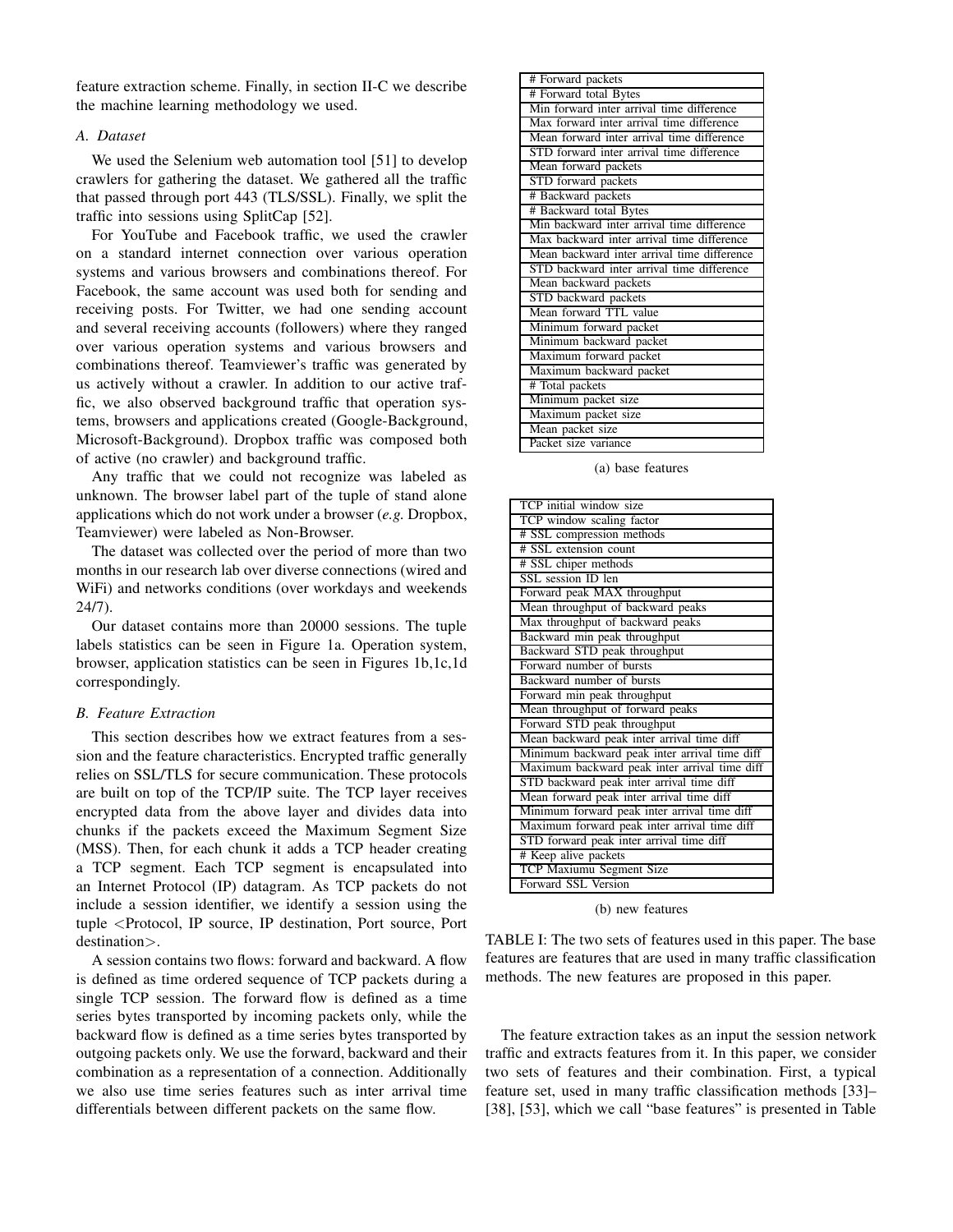

Fig. 2: Accuracy results for SVM-RBF with different features set. This work is the first to show that the tuple <OS, Browser, Application > classification is possible with high accuracy. Note that, naive classification based on the data set statistics will have only 32.34% accuracy (<Windows, IExplorer, Twitter>). Moreover, adding our new features increase the accuracy to 96.06%.



Fig. 3: An example of the bursty behavior of browser traffic.

Ia. Second, we present a new set of features in Table Ib, which we call "new features". This set of features is based on a comprehensive network traffic analysis, in which we tried to identify traffic parameters that differentiate between different operation systems and browsers. Our new set is based on SSL features, TCP features and the bursty behavior of the browsers which is defined as a section of traffic where there is silence before and after. This section of traffic is called a peak. An example of the bursty behavior of browsers is depicted in Figure 3. The bursty behavior of browser traffic was observed for YouTube traffic in [54], [55]. Our previous works also used these peak features to classify video titles [56] and quality representation [57].

## *C. Learning*

In this section we describe our machine learning methodology. We chose to use the Support Vector Machine (SVM) [58] with Radial Basis Function (RBF) as the kernel function because it has excellent performance in many machine learning applications. We trained and tested on 70% train and 30% test splits five times and accuracy is reported as the average of these experiments.

First, features were scaled between zero and one at training and the same scaling factors were used for the test set. 5-fold cross validation was used for choosing both the regularization parameter of SVM, C, over the set  $\{2^{-5}, 2^{-3}, \ldots, 2^{15}\}$  and for the gamma parameter of RBF, over the set  $\{2^{-15}, 2^{-13}, \ldots, 2^3\}$ . We used LIBSVM [59] to train and test our data set.

### III. RESULTS

The accuracy for the tuple  $\langle OS, Brouser, Application \rangle$ classification with the three feature sets: base features,new features,base + new features is presented in Figure 2.

There are three main observations: First, the tuple  $\langle OS,$ Browser, Application > classification of encrypted classification is possible with high accuracy. Second, using our new features the results are comparable. Finally, in all experiments, using the base + new features achieved the best results. For tuple classification the addition of our new features increased accuracy from 93.52% to 96.06%.

Confusion matrices are depicted in Fig 4. As above, it can be seen that the classification is almost perfect where most of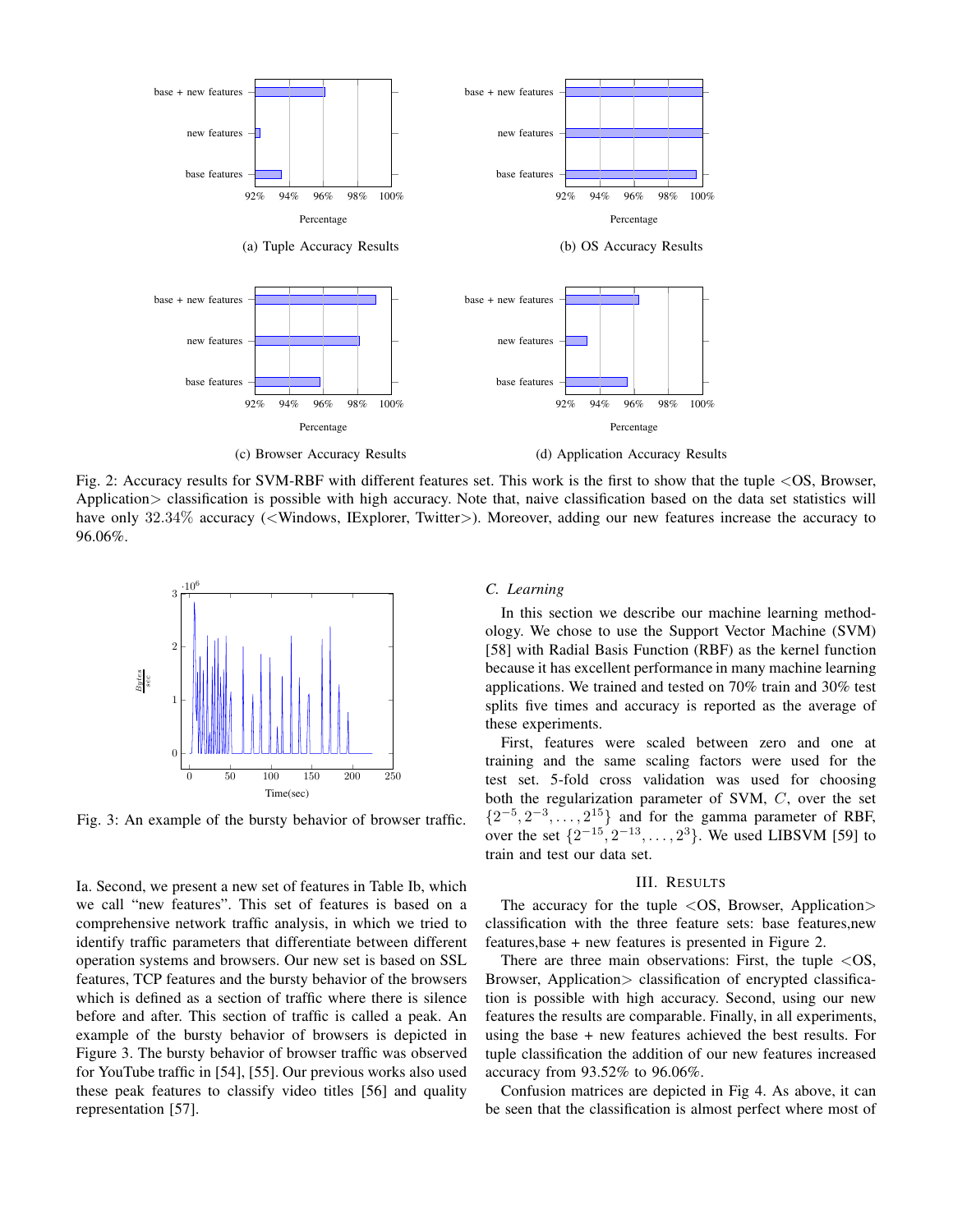

(a) Tuple Confusion Matrix



Fig. 4: Confusion matrices (rows are ground truth). For most tuples the classification is almost perfect. Exceptions happens mostly between similar tuples and the unknown classes (which can actually be a correct answer that we cannot verify). For example, "Ubuntu Chrome Google-Background" is mistakenly classified as "Ubuntu Chrome Unknown" in 18% of the cases and "Ubuntu Firefox Google-Background" in 7%. Another example is "Ubuntu Non-Browser Microsoft-Background" which is classified as "Ubuntu Chrome Unknown". It is noteworthy that there are only a few "Ubuntu Non-Browser Microsoft-Background" examples in the dataset (see Fig. 1). OS classification is perfect, while browser classification is almost perfect. Finally, Facebook class is mistakenly classified as Unknown in 29% of the times while other applications' classification is almost perfect.

the mistakes are due to the unknown label which can actually be a correct answer that we cannot verify.

## IV. CONCLUSIONS AND FUTURE WORK

The framework proposed in this paper is able to classify encrypted network traffic and to infer which operation system, browser and application the user is using on his desktop or laptop computer. We show that despite the use of SSL/TLS, our

traffic analysis approach is an effective tool. An eavesdropper can easily leverage the information about the user to fit an optimal attack vector.

A passive adversary may also collect statistics about groups of users for improving their marketing strategy. In addition, an attacker may use tuples statistics for identifying a specific person.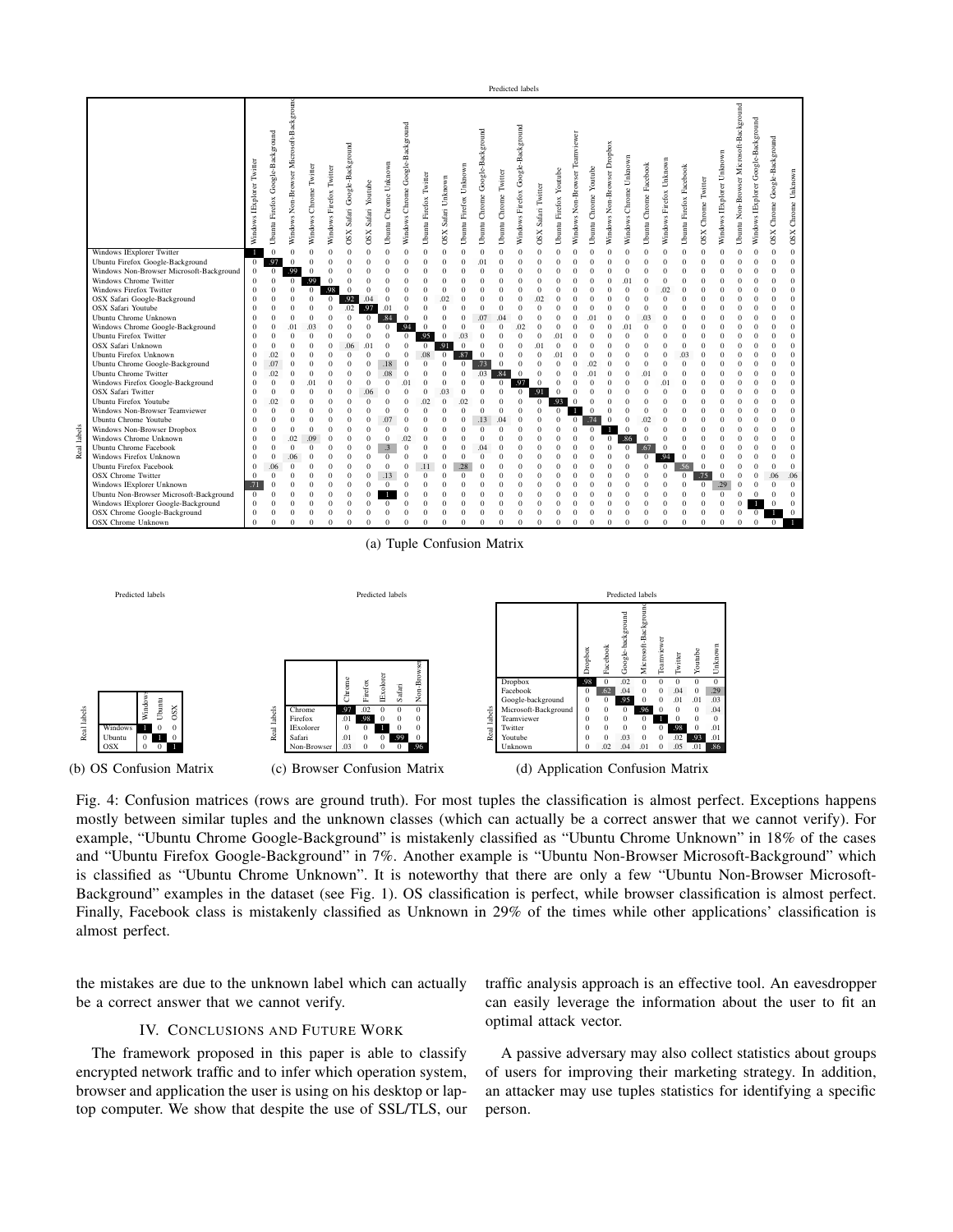An interesting extension of this work would be to add action classification (*e.g.* send a tweet, receive a post) to the tuple as has been done for application and action for mobile devices [5]. Another interesting extension would be to extend operation system and browser classification to the mobile world.

#### ACKNOWLEDGMENT

This research was supported by the InfoMedia consortium.

#### **REFERENCES**

- [1] Richard Atterer, Monika Wnuk, and Albrecht Schmidt. Knowing the user's every move: User activity tracking for website usability evaluation and implicit interaction. In *Proceedings of the 15th International Conference on World Wide Web*, pages 203–212, 2006.
- [2] Fabrcio Benevenuto, Tiago Rodrigues, Meeyoung Cha, and Virglio Almeida. Characterizing user navigation and interactions in online social networks. *Information Sciences*, 195:1 – 24, 2012.
- [3] Fabian Schneider, Anja Feldmann, Balachander Krishnamurthy, and Walter Willinger. Understanding online social network usage from a network perspective. In *Proceedings of the 9th ACM SIGCOMM Conference on Internet Measurement Conference*, pages 35–48, 2009.
- [4] Google. Google webmaster central blog: Https as a ranking signal, 2014.
- [5] M. Conti, L. V. Mancini, R. Spolaor, and N. V. Verde. Analyzing android encrypted network traffic to identify user actions. *IEEE Transactions On Information Forensics and Security*, 2016.
- [6] M. Crotti, F. Gringoli, P. Pelosato, and L. Salgarelli. A statistical approach to IP level classification of network traffic. In *International Conference on Communications*, pages 170–176, June 2006.
- [7] T. Okabe, T. Kitamura, and T. Shizuno. Statistical traffic identification method based on flow-level behavior for fair VoIP service. In *IEEE Workshop on VoIP Management and Security*, pages 35–40, April 2006.
- [8] Dawn Xiaodong Song, David Wagner, and Xuqing Tian. Timing analysis of keystrokes and timing attacks on ssh. In *Proceedings of the 10th Conference on USENIX Security Symposium - Volume 10*, pages 25–25, 2001.
- [9] Brice Canvel, Alain Hiltgen, Serge Vaudenay, and Martin Vuagnoux. Password interception in a ssl/tls channel. In *Advances in Cryptology - CRYPTO 2003*, volume 2729 of *Lecture Notes in Computer Science*, pages 583–599. Springer Berlin Heidelberg, 2003.
- [10] T. Scott Saponas, Jonathan Lester, Carl Hartung, Sameer Agarwal, and Tadayoshi Kohno. Devices that tell on you: Privacy trends in consumer ubiquitous computing. In *Proceedings of 16th USENIX Security Symposium on USENIX Security Symposium*, pages 5:1–5:16, 2007.
- [11] Yali Liu, C. Ou, Zhi Li, C. Corbett, B. Mukherjee, and D. Ghosal. Wavelet-based traffic analysis for identifying video streams over broadband networks. In *IEEE Global Telecommunications Conference*, pages 1–6, Nov 2008.
- [12] Yali Liu, Ahmad-Reza Sadeghi, Dipak Ghosal, and Biswanath Mukherjee. Video streaming forensic content identification with traffic snooping. In *Information Security*, volume 6531 of *Lecture Notes in Computer Science*, pages 129–135. Springer, 2011.
- [13] AM. White, AR. Matthews, KZ. Snow, and F. Monrose. Phonotactic reconstruction of encrypted voip conversations: Hookt on fon-iks. In *SP*, 2011.
- [14] CV. Wright, L. Ballard, F. Monrose, and GM. Masson. Language identification of encrypted voip traffic: Alejandra y roberto or alice and bob? In *USENIX Security*, 2007.
- [15] A. Dainotti, A. Pescape, and KC. Claffy. Issues and future directions in traffic classification. *Network, IEEE*, 2012.
- [16] Vern Paxson. Empirically derived analytic models of wide-area tcp connections. *TON*, 1994.
- [17] R. Alshammari and AN. Zincir-Heywood. Unveiling skype encrypted tunnels using gp. In *CES*, 2010.
- [18] S. Zander, T. Nguyen, and G. Armitage. Self-learning ip traffic classification based on statistical flow characteristics. In *PANM*, 2005.
- [19] I. Paredes-Oliva, I. Castell-Uroz, P. Barlet-Ros, X. Dimitropoulos, and J. Sole-Pareta. Practical anomaly detection based on classifying frequent traffic patterns. In *INFOCOM WKSHPS*, 2012.
- [20] D. Zhang, C. Zheng, H. Zhang, and H. Yu. Identification and analysis of skype peer-to-peer traffic. In *ICIW*, 2010.
- [21] D. Bonfiglio, M. Mellia, M. Meo, and D. Rossi. Detailed analysis of skype traffic. *Multimedia, IEEE Transactions on*, 2009.
- [22] KT. Chen, CY. Huang, P. Huang, and CL. Lei. Quantifying skype user satisfaction. In *CCR*, 2006.
- [23] E. Hjelmvik and W. John. Statistical protocol identification with spid: Preliminary results. In *SNCNW*, 2009.
- [24] R. Bar-Yanai, M. Langberg, D. Peleg, and L. Roditty. Realtime classification for encrypted traffic. In *EA*, 2010.
- [25] S. Valenti, D. Rossi, A. Dainotti, A. Pescapè, A. Finamore, and M. Mellia. Reviewing traffic classification. In *DTMA*, 2013.
- [26] Z. Cao, G. Xiong, Y. Zhao, Z. Li, and L. Guo. A survey on encrypted traffic classification. In *ATIS*, 2014.
- [27] P. Barlet-Ros T. Bujlowa, V. Carela-Espaolb. Independent comparison of popular dpi tools for traffic classification. *Computer Networks*, 76:75– 89, 2015.
- [28] T. Nguyen and G. Armitage. A survey of techniques for internet traffic classification using machine learning. *IEEE Communications Surveys and Tutorials*, 10:56–76, 2008.
- [29] R. Bar Yanai, M. Langberg, D. Peleg, and L. Roditty. Realtime classification for encrypted traffic. In *Experimental Algorithms*, volume 6049 of *Lecture Notes in Computer Science*, pages 373–385. Springer Berlin Heidelberg, 2010.
- [30] M. Calisti, S. Meer, and J. Strassner. *Advanced Autonomic Networking and Communication (Whitestein Series in Software Agent Technologies* and Autonomic Computing). Birkhäuser Basel, 1 edition, 2008.
- [31] M. Korczynski and A. Duda. Classifying service flows in the encrypted skype traffic. In *ICC*, pages 1064–1068, June 2015.
- [32] D. Zhang, C. Zheng, H. Zhang, and H. Yu. Identification and analysis of skype peer-to-peer traffic. In *Internet and Web Applications and Services*, pages 200–206, May 2010.
- [33] Andrew W. Moore and Konstantina Papagiannaki. Toward the accurate identification of network applications. In *Proceedings of the 6th International Conference on Passive and Active Network Measurement*, PAM'05, pages 41–54, 2005.
- [34] Andrew W. Moore and Denis Zuev. Internet traffic classification using bayesian analysis techniques. In *Proceedings of the 2005 ACM SIGMETRICS International Conference on Measurement and Modeling of Computer Systems*, pages 50–60, 2005.
- [35] Nigel Williams, Sebastian Zander, and Grenville Armitage. A preliminary performance comparison of five machine learning algorithms for practical ip traffic flow classification. *SIGCOMM Comput. Commun. Rev.*, 36(5):5–16, Oct 2006.
- [36] R. Alshammari and A.N. Zincir-Heywood. Unveiling skype encrypted tunnels using gp. In *Evolutionary Computation (CEC), 2010 IEEE Congress on*, pages 1–8, July 2010.
- [37] Anthony McGregor, Mark Hall, Perry Lorier, and James Brunskill. Flow clustering using machine learning techniques. In Chadi Barakat and Ian Pratt, editors, *Passive and Active Network Measurement*, volume 3015 of *Lecture Notes in Computer Science*, pages 205–214. Springer Berlin Heidelberg, 2004.
- [38] B. Niemczyk and P.Rao. Identification over encrypted channels. In *blackHat*, Aug. 2014.
- [39] W. de Donato, A. Pescap, and A. Dainotti. Traffic Identification Engine: An Open Platform for Traffic Classification. *IEEE Network*, 28(2):56– 64, Mar 2014.
- [40] I. Paredes-Oliva, I. Castell-Uroz, P. Barlet-Ros, X. Dimitropoulos, and J. Sole-Pareta. Practical anomaly detection based on classifying frequent traffic patterns. In *Computer Communications Workshops (INFOCOM WKSHPS), 2012 IEEE Conference on*, pages 49–54, March 2012.
- [41] Kuan-Ta Chen, Chun-Ying Huang, Polly Huang, and Chin-Laung Lei. Quantifying skype user satisfaction. In *Proceedings of the 2006 Conference on Applications, Technologies, Architectures, and Protocols for Computer Communications*, SIGCOMM '06, pages 399–410, 2006.
- [42] D. Bonfiglio, M. Mellia, M. Meo, and D. Rossi. Detailed analysis of skype traffic. *Multimedia, IEEE Transactions on*, 11(1):117–127, Jan 2009.
- [43] E. Hjelmvik and W. John. Statistical protocol identification with spid: Preliminary results. In *Swedish National Computer Networking Workshop*, pages 399–410, 2009.
- [44] Roni Bar Yanai, Michael Langberg, David Peleg, and Liam Roditty. Realtime classification for encrypted traffic. In Paola Festa, editor,